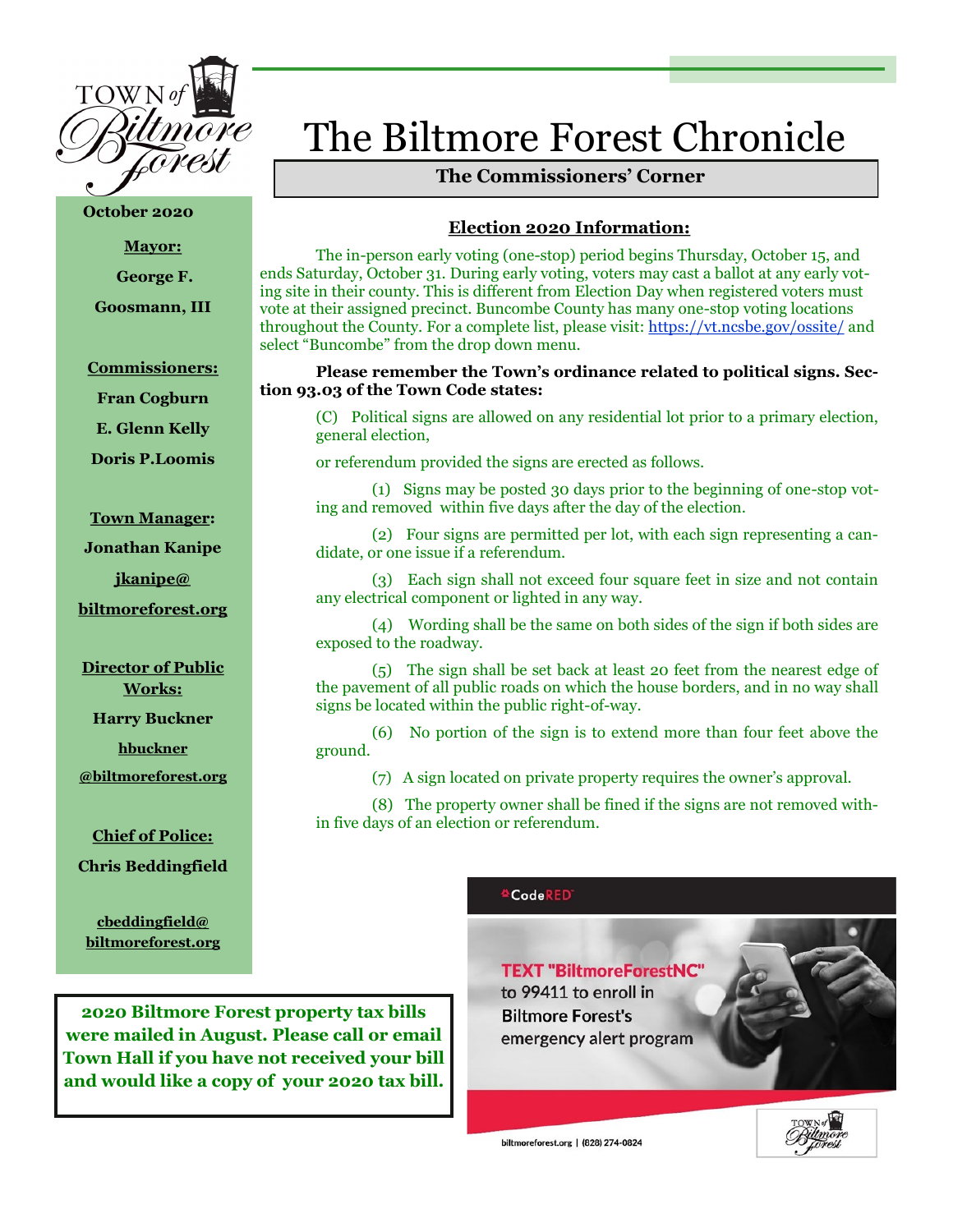# **Page 2 PUBLIC WORKS DEPARTMENT NEWS**

# **Brush and Leaf Pick-up**

The Public Works Department wishes to extend a hearty "Thank You" to residents for your compliance with the Town's brush ordinance. We have worked to clarify the ordinance so it is easier to understand and follow for all residents. If you have any feedback on the revised ordinance (listed below), your input is always appreciated.

The final brush collections of the season will occur in October. Brush can be placed at the curb from October 10-14, and again from October 25-29. We have decided to continue pick-up for the whole Town on both October dates.

As usual, brush pick-up will be suspended in November so that leaf pick-up can begin. Leaf pick-up will continue until January  $15<sup>th</sup>$ . Please do not mix any brush with the leaves as it will damage our collection equipment.

#### **Public Dumpster Usage**

Another area that we could use your assistance in is the proper use of the two (2) dumpsters located at Town Hall. These dumpsters are emptied in the early mornings on Monday, Wednesday and Friday of each week. We have noticed that the use of this service has dramatically increased this year, and want to remind you of the following dumpster rules: The dumpsters are for household garbage ONLY, do NOT dispose of construction debris, lumber, electronics, furniture, or other prohibited items in the dumpsters. A list of unacceptable materials is posted near the dumpsters. Never leave any garbage on the ground outside the dumpsters. If they are full, please take your garbage with you until they have been emptied.

## **Recycling Program Information**

As you are aware, the Town provides recycling pick-up to residents every other week. We field a lot of questions concerning what can and cannot be recycled. Please refer to [www.curbie.com](http://www.curbie.com) for a lot of great information regarding our recycling program. Please also visit the Town's website at www.biltmoreforest.org for a list of what can and cannot be recycled.

#### ~Harry Buckner **Revisions to Town Brush Ordinance**

During their September meeting, the Board of Commissioners approved amendments to the Town's brush ordinance. The purpose of these amendments is to provide a clear definition for the amount of brush the Town will collect, when it is allowed to be placed along the road for pickup, and where brush should be located on private property before collection occurs. For a full version of this ordinance, please review the agenda packet from the Board of Commissioners meeting available on the Town website. Highlights from the new ordinance include the following:

A definition for **c***ollection period* and *placement window.* These definitions provide definitive times for when the Town will pick up brush and when residents are allowed to place it along the road.

**COLLECTION PERIOD.** The period of time during which the Town picks up tree limbs, brush, leaves, and the like.

**PLACEMENT WINDOW**. The period of time during which tree limbs, brush, leaves, and the like may be placed by occupant upon that portion of residents' property immediately adjacent to the street.

The inclusion of a specific volume of brush, limbs, and materials the Town will collect. In this case, the Town will pick up 15 cubic yards per residence. This represents approximately one-half of the large brush truck the Town uses. Clarification regarding that brush should be kept a minimum of ten (10) feet from the road edge at all times except during the collection period and placement window. During the placement window, brush may be placed along the Town street but not within the street itself.

Specific language indicating brush and similar materials shall not be placed on public property (parks or open space) or on neighboring property – it must be placed on the property from which it originated. It is our hope additional clarity and information will result in greater compliance and result in a better brush collection program for all citizens. The Town will provide a yearly brush schedule to all residents (along with a trash and recycling schedule) by the first of each year. This will include all definitions, information, timelines, and allowable amounts for brush pickup.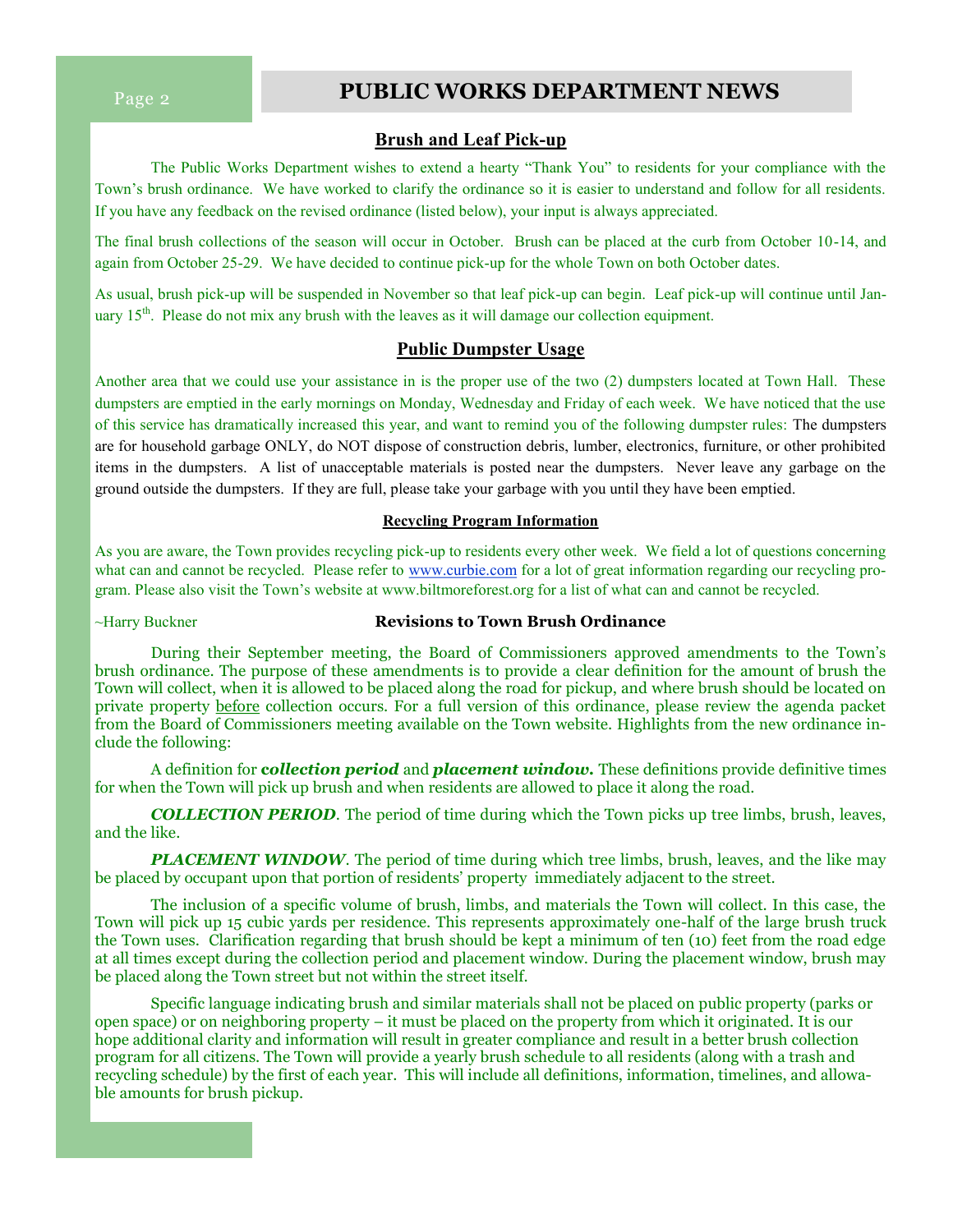# **POLICE DEPARTMENT NEWS**

We have had several issues with subjects going through unlocked cars parked both in driveways and near the roadway. We can't stress enough to secure your valuables and lock all of your doors including your vehicle doors. Leaving things like electronic devices in plain view of an unlocked vehicle is asking for problems. We are currently following up on leads from these incidents and have developed a couple of suspects and continue to work towards charging these individuals. It is always a good idea to record and keep serial numbers for all of your valuable property and electronics. This way if they are taken we are able to enter the items into a national data base of stolen property which greatly enhances the chances of getting your property back and bringing those who took it to justice. As always if you see suspicious activity or have any questions please contact us at the police department.

The Department is very proud to have two employees graduate from the Western North Carolina Law Enforcement Leadership Academy (LELA) at AB Technical College. Sergeant Matt Kelly and Senior Telecommunicator Aslyne Tate graduated from this academy on September  $4<sup>th</sup>$ , 2020. LELA is an in depth and challenging six month program that covers various leadership techniques, ideas, and applications. Please join us in congratulating these two on this great accomplishment.

Biltmore Forest is a peaceful place to walk, but please remember that vehicles have the right-of-way on our streets. Pedestrians should move out of the roadway when oncoming traffic approaches and should walk along the edge of the road facing traffic, unless sight lines or visibility prevent this from occurring safely. Wearing light colored or reflective clothing also ensures motorists are able to see you, particularly when the mornings and evenings are darker this time of year.

~Chief Chris Beddingfield

# Page 3

**Employee Anniversaries**

**Patrick Ridgeway 1 year**

**Michael Anton 1 year**

# **Lt. Mark Allen 21 years**

**Please remember to be a considerate neighbor and keep your dog on a leash and pick up waste after your dog while walking in the streets and parks throughout Town. Waste bags are available in the parks for your convenience. Throw bags away in the trash receptacles after cleaning up after your dog.** 



## **Right of Way Renewal Program**

In the next few weeks, the Town will begin a comprehensive review of all Town rights-of-way. The purpose of this review is to ensure the Town is equitably and effectively performing right of way maintenance and then provide a report on what is found to the Board of Commissioners. The steps for this program will be as follows: Town residents will be provided information on this program via newsletter, the Town website, and CodeRED. The Town will provide a list of all rights of way within the Town on our website. This will allow opportunities for residents to review their respective right of way and determine if any obstructions or vegetation is located within the Town's right of way.

Town staff will visually inspect each individual parcel within the Town and document what is or is not within the Town's right of way for that specific property. Town staff will document all visits with a time stamped digital photo, and conduct inspections for visibility and lines of sight for all street signs and intersections. The Town will also perform visual tree inspections and note hazardous trees within the Town's right of way. The Town will also document trees that may be hazardous to the public right of way from private property. Once the street survey is complete, results will be compiled and presented to the Board of Commissioners. This information will be made available during a regular meeting, and the Board will determine what actions are necessary to improve rights of way maintenance. We have received guidance from our insurance company on amendments to the Town Code and Zoning Ordinance regarding right of way maintenance, and will provide this information to the Board when reviewing whether changes to the existing ordinances are necessary. The above program will allow the Town to do two things: effectively and fairly manage street rights of way and limit future liability by routinely inspecting rights of way and performing routine maintenance. Once the initial thrust of inspections are complete Town staff will perform a quarterly check of street sign and line of sight visibility and address other obstructions more quickly.